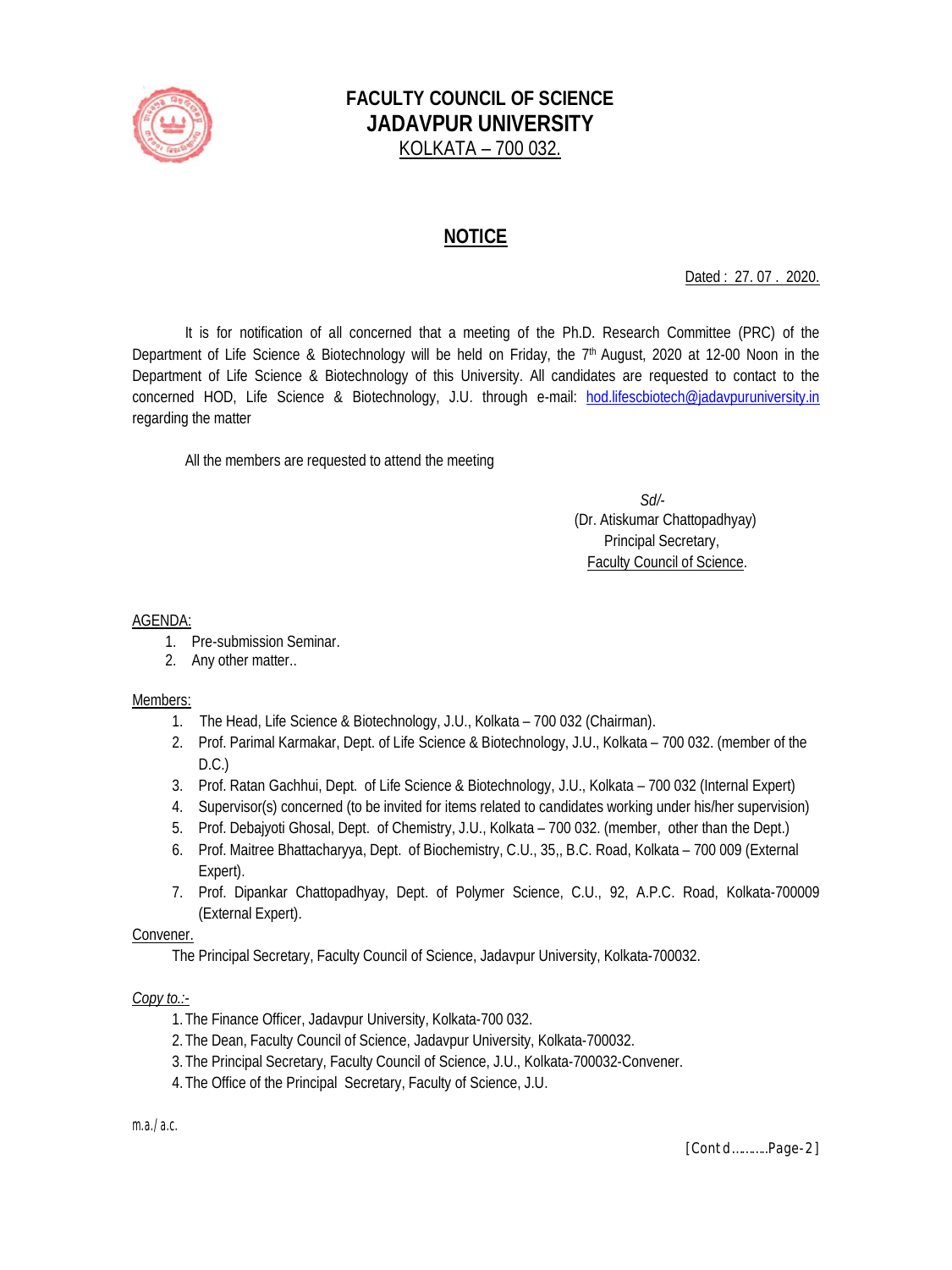*[Page-2]*

### **(1) LIST OF CANDIDATES FOR PRE-SUBMISSION FOR SUBMISSION OF THE THESES**

| <b>DEPARTMENT OF LIFE SCIENCE &amp; BIOTECHNOLOGY</b> |                                |                                           |                         |                  |               |  |  |  |  |  |
|-------------------------------------------------------|--------------------------------|-------------------------------------------|-------------------------|------------------|---------------|--|--|--|--|--|
|                                                       |                                | Venue : Department of Life Sc. & Biotech. | <b>Time: 12-00 Noon</b> | Date: 07.08.2020 |               |  |  |  |  |  |
| SI.                                                   | Name of the                    | Name of the                               | Proposed Title of       | Date of          | Date of       |  |  |  |  |  |
| <b>No</b>                                             | candidates                     | Supervisor/s                              | the Thesis              | Registration     | Publication   |  |  |  |  |  |
|                                                       | [Index $No$ ]                  |                                           |                         |                  | of Course     |  |  |  |  |  |
|                                                       |                                |                                           |                         |                  | <b>Work</b>   |  |  |  |  |  |
|                                                       |                                |                                           |                         |                  | <b>Result</b> |  |  |  |  |  |
| 1.                                                    | Sri Dhiman                     | Prof. Dr. T. K. Pal,                      | "N.B.: Thesis title not | 05.07.2013       | N.B.:         |  |  |  |  |  |
|                                                       | Halder                         | Dept. of Pharm.                           | mentioned in the        |                  | Course        |  |  |  |  |  |
|                                                       | [Index No.:                    | Tech., J.U., Kolkata-                     | application".           |                  | Work did      |  |  |  |  |  |
|                                                       | 137/13/Life Sc./22]            | 700032 and Prof.                          |                         |                  | not           |  |  |  |  |  |
|                                                       |                                | Umesh Chandra                             |                         |                  | attached.     |  |  |  |  |  |
|                                                       |                                | Halder, Dept. of                          |                         |                  |               |  |  |  |  |  |
|                                                       |                                | Chemistry, J.U.,                          |                         |                  |               |  |  |  |  |  |
|                                                       |                                | Kolkata-700032.                           |                         |                  |               |  |  |  |  |  |
|                                                       |                                | E-mail ID:                                |                         |                  |               |  |  |  |  |  |
| 2.                                                    | Sri Dwiprohi                   | Dr. Amit Pal,                             | "Study the molecular    | 09.12.2016       | 20.03.2019    |  |  |  |  |  |
|                                                       | Kar                            | Scientist-F,                              | mechanism of a novel    |                  |               |  |  |  |  |  |
|                                                       | [Index No.:                    | N.I.C.E.D., P-33, CIT                     | colon cancer therapy    |                  |               |  |  |  |  |  |
|                                                       | 249/16/Life Sc./25]            | Road, Scheme-XM,                          | by microbial protease   |                  |               |  |  |  |  |  |
|                                                       |                                | Beliaghata, Kolkata-                      | mediated apoptosis".    |                  |               |  |  |  |  |  |
|                                                       |                                | 700010                                    |                         |                  |               |  |  |  |  |  |
|                                                       |                                | E-mail ID:                                |                         |                  |               |  |  |  |  |  |
|                                                       |                                | pala.niced@gov.in                         |                         |                  |               |  |  |  |  |  |
| 3.                                                    | Smt.                           | Dr. Chandan Kumar                         | "In-vitro and in-vivo   | 07.10.2013       | 28.08.2014    |  |  |  |  |  |
|                                                       | Tapodhara                      | Ghosh, School of                          | antibacterial activity  |                  |               |  |  |  |  |  |
|                                                       | Datta                          | materials Sc. &                           | of copper               |                  |               |  |  |  |  |  |
|                                                       | Majumdar                       | Nanotechnology, J.U.,                     | nanoparticles against   |                  |               |  |  |  |  |  |
|                                                       | [Index No.:                    | Kolkata-700032 and                        | Xanthomonas oryzae      |                  |               |  |  |  |  |  |
|                                                       | 217/13/Life Sc./22]            | Dr. Abhishek                              | and effects on rice     |                  |               |  |  |  |  |  |
|                                                       |                                | Mukherjee, Asst.                          | metabolism".            |                  |               |  |  |  |  |  |
|                                                       |                                | Professor, I.S.I.,                        |                         |                  |               |  |  |  |  |  |
|                                                       |                                | New Barganda Giridih                      |                         |                  |               |  |  |  |  |  |
|                                                       |                                | - 815301, Jharkhand,                      |                         |                  |               |  |  |  |  |  |
|                                                       |                                | India.                                    |                         |                  |               |  |  |  |  |  |
|                                                       |                                | E-mail:                                   |                         |                  |               |  |  |  |  |  |
|                                                       |                                | amukh@isical.ac.in                        |                         |                  |               |  |  |  |  |  |
| 4.                                                    | Sri Saroj                      | Dr. Subrata Adak,                         | "Structure-function     | 08.05.2017       | 10.05.2018    |  |  |  |  |  |
|                                                       | <b>Biswas</b>                  | Scientist, I.I.C.B., 4,                   | aspect of a PAS         |                  |               |  |  |  |  |  |
|                                                       | [Index No.:<br>51/18/Chem./25] | Raja S.C. Mullick                         | domain containing       |                  |               |  |  |  |  |  |
|                                                       | E-mail:                        | Road, Jadavpur,                           | phosphoglycerate        |                  |               |  |  |  |  |  |
|                                                       | srjjugglingdyouniya            | Kolkata-700032.                           | kinase from             |                  |               |  |  |  |  |  |
|                                                       | @gmail.com                     |                                           | Leishmania major".      |                  |               |  |  |  |  |  |